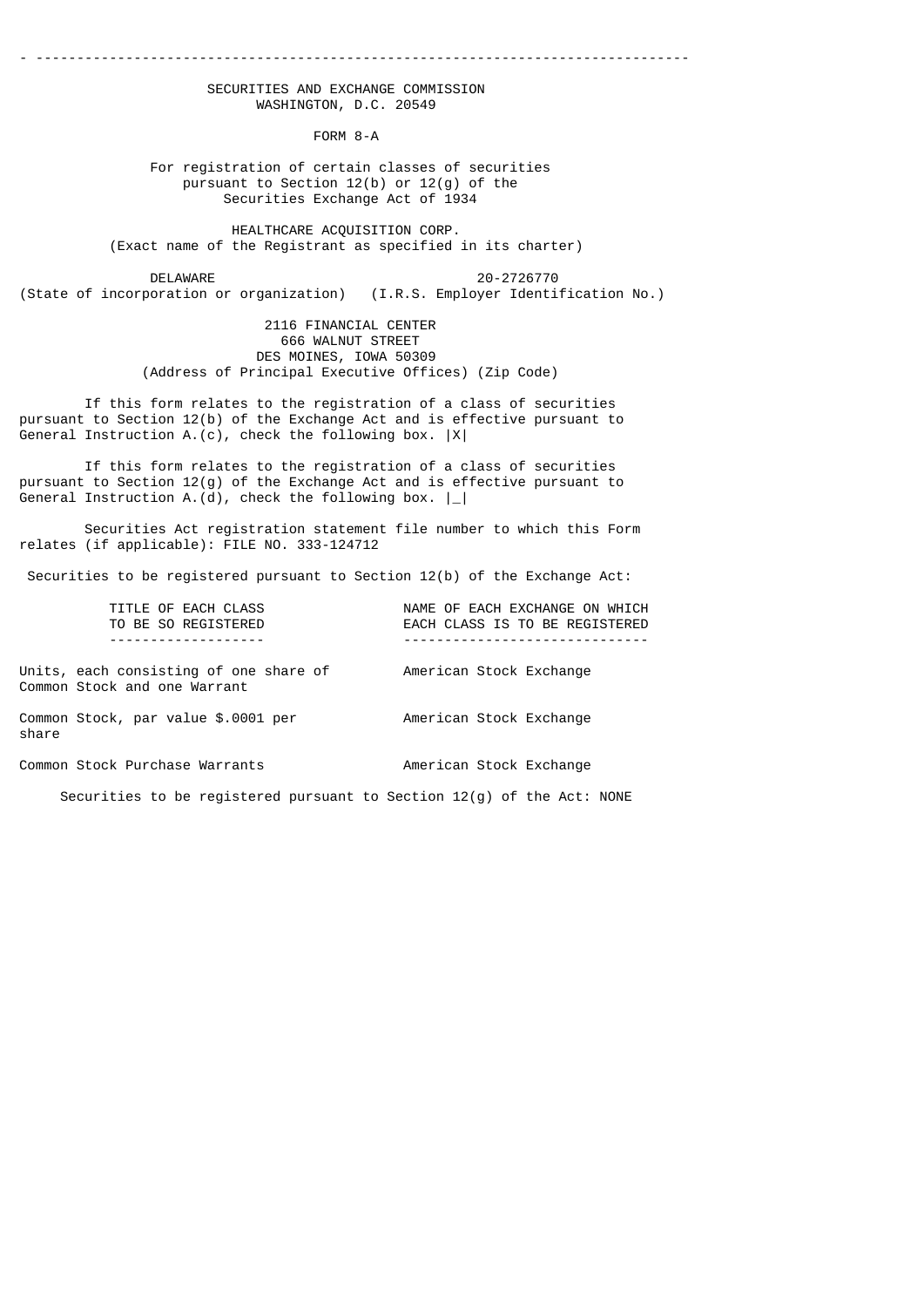## ITEM 1. DESCRIPTION OF THE REGISTRANT'S SECURITIES TO BE REGISTERED

 The securities to be registered hereby are the units, common stock and warrants of Healthcare Acquisition Corp. (the "Company"). The description of the units, the common stock and the warrants, contained in the section entitled "Description of Securities" in the Prospectus included in Amendment No. 4 to the Company's Registration Statement on Form S-1 (Registration No. 333-124712), filed with the Securities and Exchange Commission on July 26, 2005 (the "Registration Statement"), is hereby incorporated by reference herein. Any form of prospectus or prospectus supplement to the Registration Statement that includes such descriptions and that are subsequently filed are hereby also incorporated by reference herein.

ITEM 2. EXHIBITS

 The following exhibits are filed herewith or are incorporated by reference as indicated below.

# EXHIBIT<br>NUMBER

DESCRIPTION - ------ -----------

- 3.1 Amended and Restated Certificate of Incorporation.\*
- 3.2 By-laws.\*
- 4.1 Specimen Unit Certificate.\*
- 4.2 Specimen Common Stock Certificate.\*
- 4.3 Specimen Warrant Certificate.\*
- 4.4 Form of Warrant Agreement between Continental Stock Transfer & Trust Company and the Company.\*
- ----------

\*

 Incorporated by reference to the corresponding exhibit filed with the Registration Statement, SEC File No. 333-124712.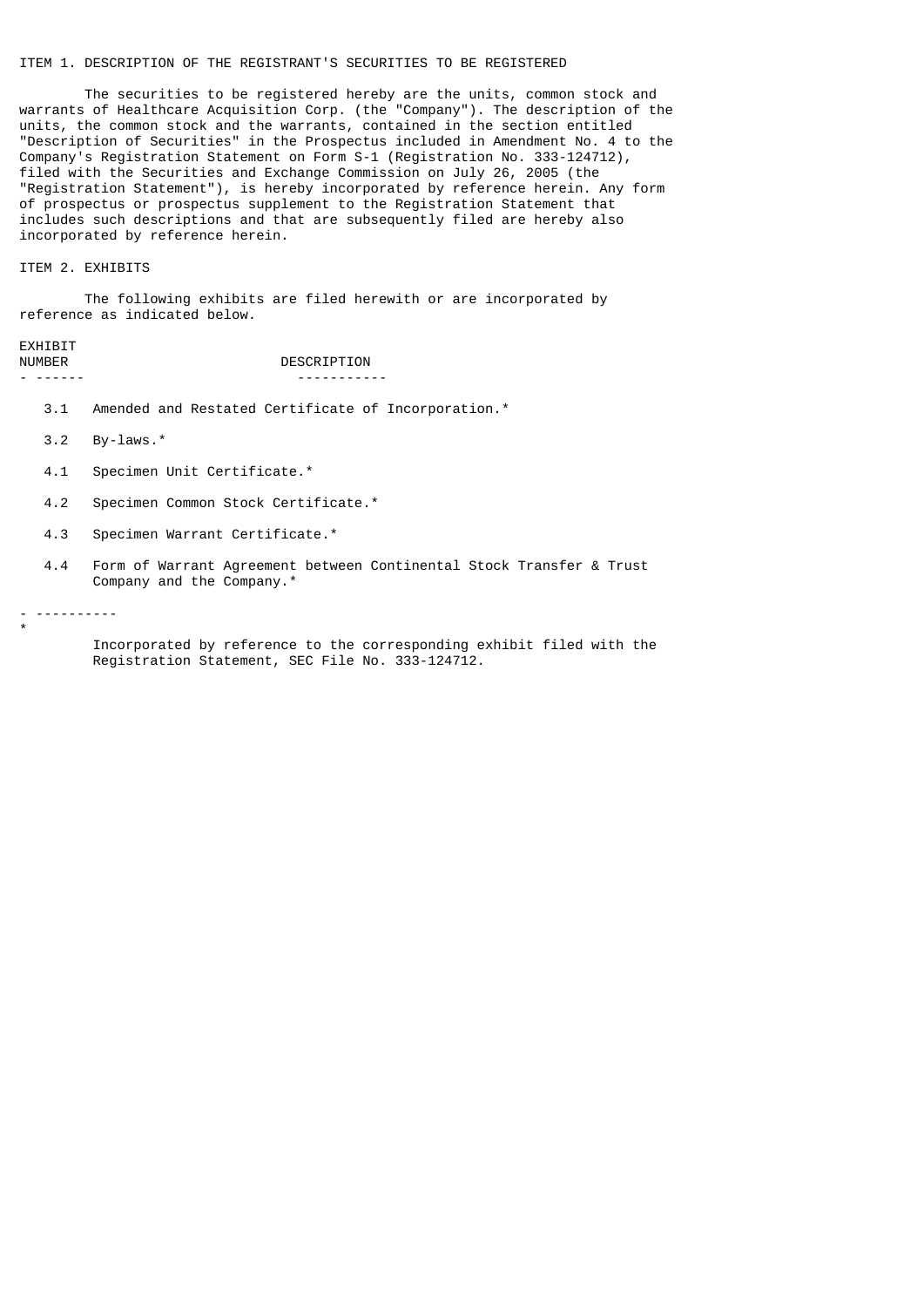## SIGNATURE

 Pursuant to the requirements of Section 12 of the Securities Exchange Act of 1934, the Registrant has duly caused this registration statement to be signed on its behalf by the undersigned, thereto duly authorized.

## Healthcare Acquisition Corp.

Date: July 26, 2005 By: /s/ Matthew P. Kinley --------------------- Matthew P. Kinley President